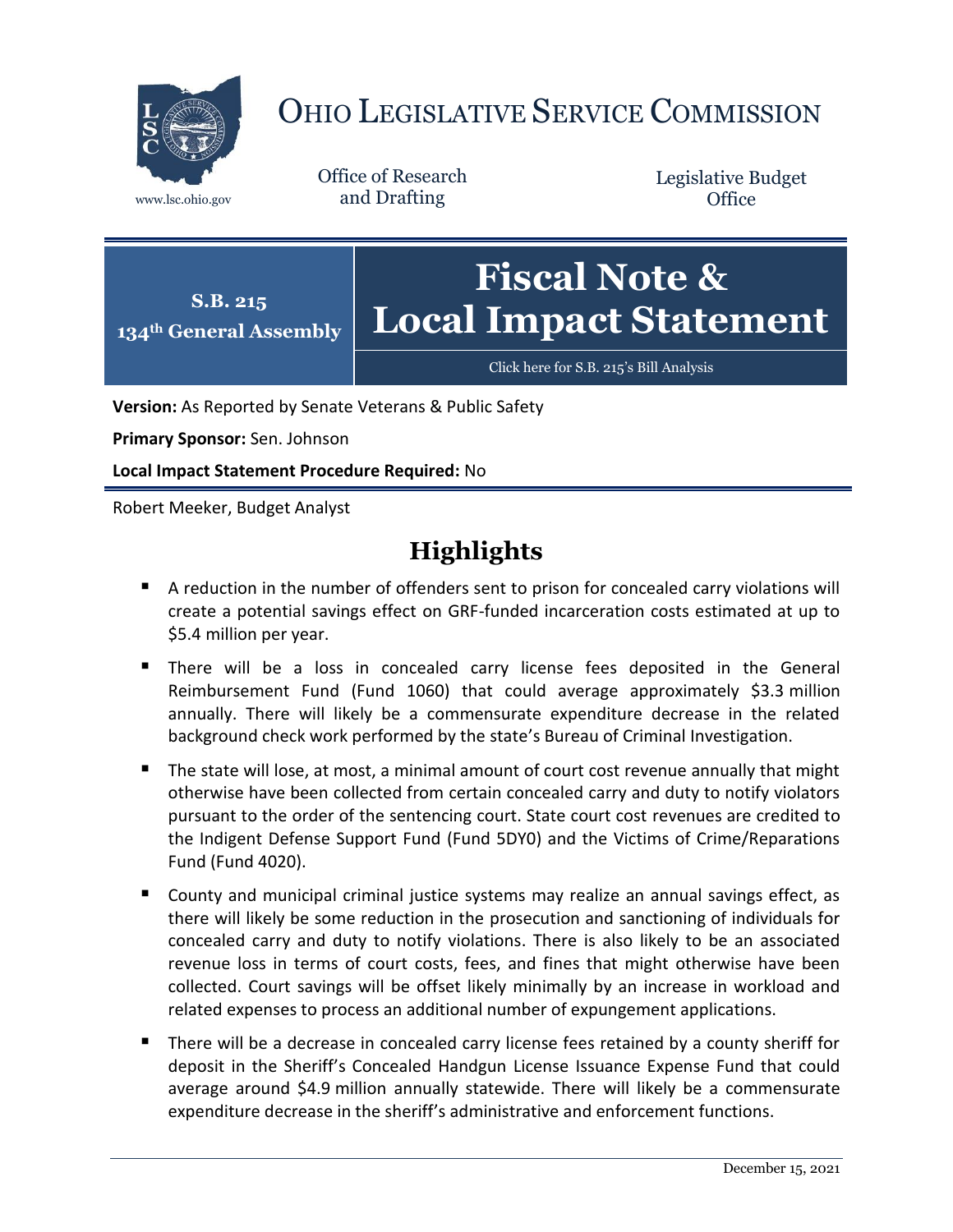# **Detailed Analysis**

The bill eliminates the current requirements for a person to obtain a concealed weapons license, and modifies the requirement to notify a law enforcement officer of a concealed weapon.

### **Concealed carry violations**

Because of the bill, there will be fewer concealed carry violations that, under current law, may lead to arrest, prosecution, and sanctioning, including a possible prison term. Depending upon the circumstances of the violation, the conduct can be classified as either a misdemeanor or a felony. It is also possible that there will be a significant reduction in new and renewed concealed carry licenses issued, as individuals will no longer be required to obtain a concealed carry license.

#### **Department of Rehabilitation and Correction**

The state may realize some savings in GRF-funded incarceration costs, because of a reduction in offenders sentenced to prison for felony concealed carry violations. According to commitment data from the Department of Rehabilitation and Correction (DRC), over the six-year period between calendar years (CYs) 2011 through 2020, on average, about 152 persons per year were incarcerated for carrying a concealed weapon as their primary committing offense. The Department's most recent time-served data (for CY 2016) also indicates that these offenders served, on average, approximately one year. The annual cost savings of not incarcerating those offenders is estimated at up to \$5.4 million (152 x \$35,405 average cost per inmate FY 2021). For context, DRC reported \$1.8 billion in GRF expenditures for FY 2021.

As DRC's prison system houses approximately 43,000 offenders and operates at around 110% of its total designed bed capacity, any savings will likely be reallocated to finance ongoing institutional programming, security, and maintenance needs.

#### **County and municipal criminal justice systems**

There will be a savings effect created for county and municipal criminal justice systems because of having fewer persons to arrest, prosecute, and sanction for concealed carry violations. There will also be a related loss in court costs, fees, and fines that might otherwise have been collected from persons convicted of a concealed carry violation. The amount of the expenditure savings and related revenue loss for any given local jurisdiction is not readily quantifiable, but it is probably safe to say that the expenditure savings will be considerably larger than the revenue loss.

#### **State court cost revenue**

The state will lose, at most, a minimal amount of court cost revenue annually that might otherwise have been collected from certain concealed carry violators pursuant to the order of the sentencing court. These court cost revenues, if collected, are then forwarded for deposit in the state treasury to the credit of the Indigent Defense Support Fund (Fund 5DY0) and the Victims of Crime/Reparations Fund (Fund 4020).<sup>1</sup>

 $\overline{a}$ 

<sup>&</sup>lt;sup>1</sup> The court is generally required to impose state court costs totaling \$29 for a misdemeanor and \$60 for a felony. The \$29 misdemeanor amount is divided as follows: \$20 to Fund 5DY0 and \$9 to Fund 4020. The \$60 felony amount is divided as follows: \$30 to Fund 5DY0 and \$30 to Fund 4020.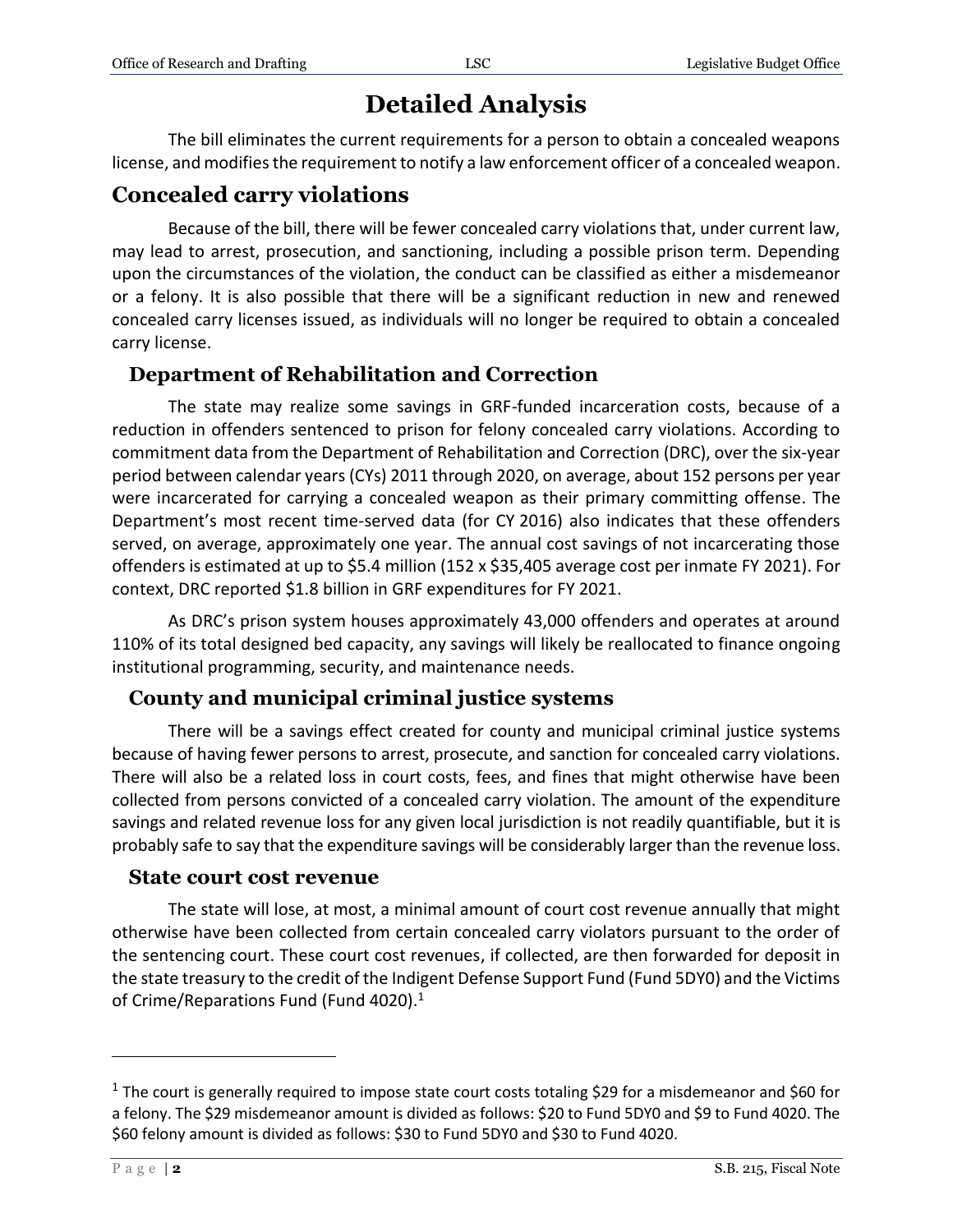### **Concealed weapons license**

The bill permits any adult over the age of 21 who is not legally prohibited from possessing a firearm to carry a concealed handgun (1) without a license and (2) anywhere in which a person who has been issued a license may carry a concealed handgun. As a result, there will be a reduction, potentially significant, in the number of persons applying for a new or a renewal of a concealed carry license, as the enactment of the bill practically means that there is no requirement that a person obtain such a license.

Under current law, the cost of a concealed carry license is as follows: new (\$67/\$91) and renewal (\$50/\$74).<sup>2</sup> A license is valid for five years. The county sheriff collects the fees as part of their duties and responsibilities to administer and enforce the state's concealed carry laws. The sheriff retains a portion of the fee for crediting to the Sheriff's Concealed Handgun License Issuance Expense Fund.<sup>3, 4</sup> The remainder is credited to the General Reimbursement Fund (Fund 1060), which the Attorney General uses, in part, to fund the cost of background checks performed by the Bureau of Criminal Investigation (BCI), as well as any checks requested from the FBI.

Between CYs 2016 and 2020, on average, about 83,185 new and 68,855 renewal licenses were issued each year. Over this same period, the total amount of new and renewal license fees collected annually statewide was at least \$9.0 million, plus additional revenue collected from applicants that have resided in Ohio for less than five years. From this amount, county sheriffs statewide retained on average around \$5.7 million annually. The remainder, approximately \$3.3 million annually, was credited to Fund 1060. How much of this annual revenue stream will be lost as a result of the bill is uncertain. Although not required under the bill, obtaining a concealed weapons license may still be a preference for some for purposes of reciprocity with other states. It is also likely that any revenue loss will be largely offset by an expenditure reduction, as county sheriffs and BCI will have fewer concealed carry-related tasks to perform.

## **Duty to notify**

The bill modifies the requirement that a concealed handgun licensee or qualified military member has a duty to inform promptly any law enforcement officer who approaches the person after the person has been stopped that the person has been issued a concealed handgun license and that the person is then carrying a concealed handgun by:

■ Requiring the licensee to notify the law enforcement officer before or at the time the officer asks if the person is carrying a concealed handgun rather than requiring the licensee to promptly notify as under current law;

 $\overline{a}$ 

<sup>&</sup>lt;sup>2</sup> Applicants residing in Ohio for five years or more pay a fee of \$67 for a new license or \$50 for a renewal license. Applicants residing in Ohio for less than five years pay an additional \$24 for a new or renewal license for the cost of the required FBI background check (R.C. 2923.125).

 $3$  The sheriff retains \$40 of a new license fee and \$35 of the renewal license fee for crediting to the Sheriff's Concealed Handgun License Issuance Expense Fund.

<sup>&</sup>lt;sup>4</sup> Current law allows the sheriff to expend the fees for any costs incurred by the sheriff in connection with performing administrative duties related to the issuance of concealed handgun licenses, ammunition and firearms to be used by the sheriff and the sheriff's employees, and any costs incurred in constructing, maintaining, or renovating a shooting range to be used by the sheriff or the sheriff's employees.